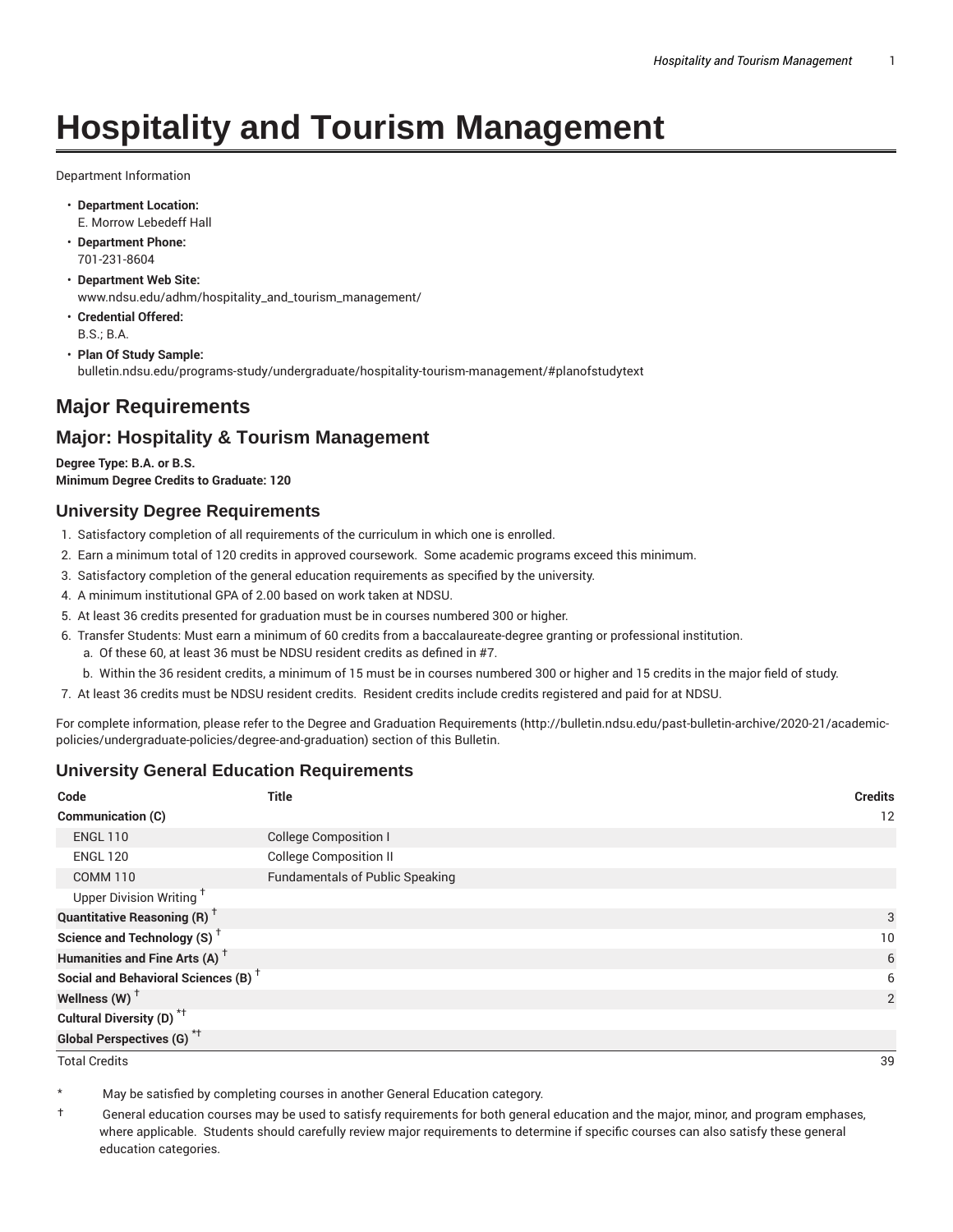• A list of university approved general education courses and administrative policies are available here (http://bulletin.ndsu.edu/past-bulletinarchive/2020-21/academic-policies/undergraduate-policies/general-education/#genedcoursestext).

#### **Major Requirements**

| Code                                                                 | <b>Title</b>                                                                 | <b>Credits</b>            |
|----------------------------------------------------------------------|------------------------------------------------------------------------------|---------------------------|
| <b>Hospitality &amp; Tourism Management Requirements</b>             |                                                                              |                           |
| ADHM 140                                                             | Introduction to the Hospitality Industry                                     | $\ensuremath{\mathsf{3}}$ |
| <b>ADHM 141</b>                                                      | Tourism and International Travel Management                                  | 3                         |
| ADHM 241                                                             | <b>Hospitality Accounting</b>                                                | 3                         |
| <b>ADHM 301</b>                                                      | Foundation of Event Management                                               | 3                         |
| <b>ADHM 360</b>                                                      | <b>Lodging Operations Management</b>                                         | 3                         |
| <b>ADHM 381</b>                                                      | <b>Hospitality Marketing and Sales</b>                                       | 3                         |
| ADHM 404                                                             | <b>Restaurant Operations Management</b>                                      | 5                         |
| & 404L                                                               | and Restaurant Operations Management Laboratory                              |                           |
| <b>ADHM 435</b>                                                      | Cost Controls in Hospitality and Food Service Systems                        | 3                         |
| ADHM 467                                                             | <b>Hospitality Law</b>                                                       | 3                         |
| ADHM 479                                                             | Hospitality Industry Management Strategies                                   | 3                         |
| ADHM 496                                                             | <b>Field Experience</b>                                                      | 3                         |
| <b>HNES 141</b>                                                      | <b>Food Sanitation</b>                                                       | $\mathbf{1}$              |
| <b>CSCI 114</b>                                                      | Microcomputer Packages (May satisfy general education category S)            | 3                         |
| or MIS 116                                                           | <b>Business Use of Computers</b>                                             |                           |
| <b>ENGL 320</b>                                                      | Business and Professional Writing (May satisfy general education category C) | 3                         |
| Professional Elective Courses: Select 15 credits from the following: |                                                                              | 15                        |
| ADHM 372                                                             | <b>Global Retailing</b>                                                      |                           |
| <b>ADHM 379</b>                                                      | Study Tour Abroad (with program permission if not taught by HTM)             |                           |
| <b>ADHM 384</b>                                                      | <b>Beverage Operations</b>                                                   |                           |
| ADHM 391                                                             | Seminar (with program permission if not taught by HTM)                       |                           |
| ADHM 401                                                             | <b>Convention and Meeting Planning</b>                                       |                           |
| <b>ADHM 403</b>                                                      | Resort Development and Management                                            |                           |
| ADHM 405                                                             | <b>Casino Operations</b>                                                     |                           |
| ADHM 406                                                             | Professional Club Management                                                 |                           |
| ADHM 411                                                             | Food and World Cultures (May satisfy general education category A and D)     |                           |
| ADHM 425                                                             | <b>Experiential Retailing</b>                                                |                           |
| ADHM 489                                                             | Study Tour (with program permission if not taught by HTM)                    |                           |
| ADHM 491                                                             | Seminar (with program permission if not taught by HTM)                       |                           |
| <b>EMGT 461</b>                                                      | <b>Business Continuity and Crisis Management</b>                             |                           |
| <b>UNIV 397</b>                                                      | Fe/Coop Ed/Internship (with program permission)                              |                           |
| <b>Business Administration Minor*</b>                                |                                                                              | 24                        |
| Requires a minimum 2.5 GPA in courses used for the minor.            |                                                                              |                           |
| <b>Total Credits</b>                                                 |                                                                              | 81                        |

#### **Degree Requirements and Notes**

- Courses taken *Pass/Fail* will not be used to satisfy any requirements other than total credits with the exception of UNIV 397.
- \* The Business Administration minor requirement may be waived for **transfer students** who meet the following criteria:
	- $\cdot$  Earn an Associate in Applied Science (AAS) in Business Administration or closely related field<sup>1</sup> from a regionally accredited institution of higher learning;
	- AAS curriculum must have at least 24 credits of business-related coursework;
	- Earn the AAS degree with a cumulative GPA of at least 2.5;
	- Students must complete necessary General Education requirements not yet addressed by transfer credits; and
	- Students must complete the University's minimum requirement of 36 upper-level credits to complete the degree.

<sup>1</sup> Related fields may include: AAS Business Management; AAS Management; AAS Advertising; AAS Marketing; AAS Business, Marketing, and Sales; AAS *Entrepreneurship; AAS Marketing, Sales, and Hospitality Services*